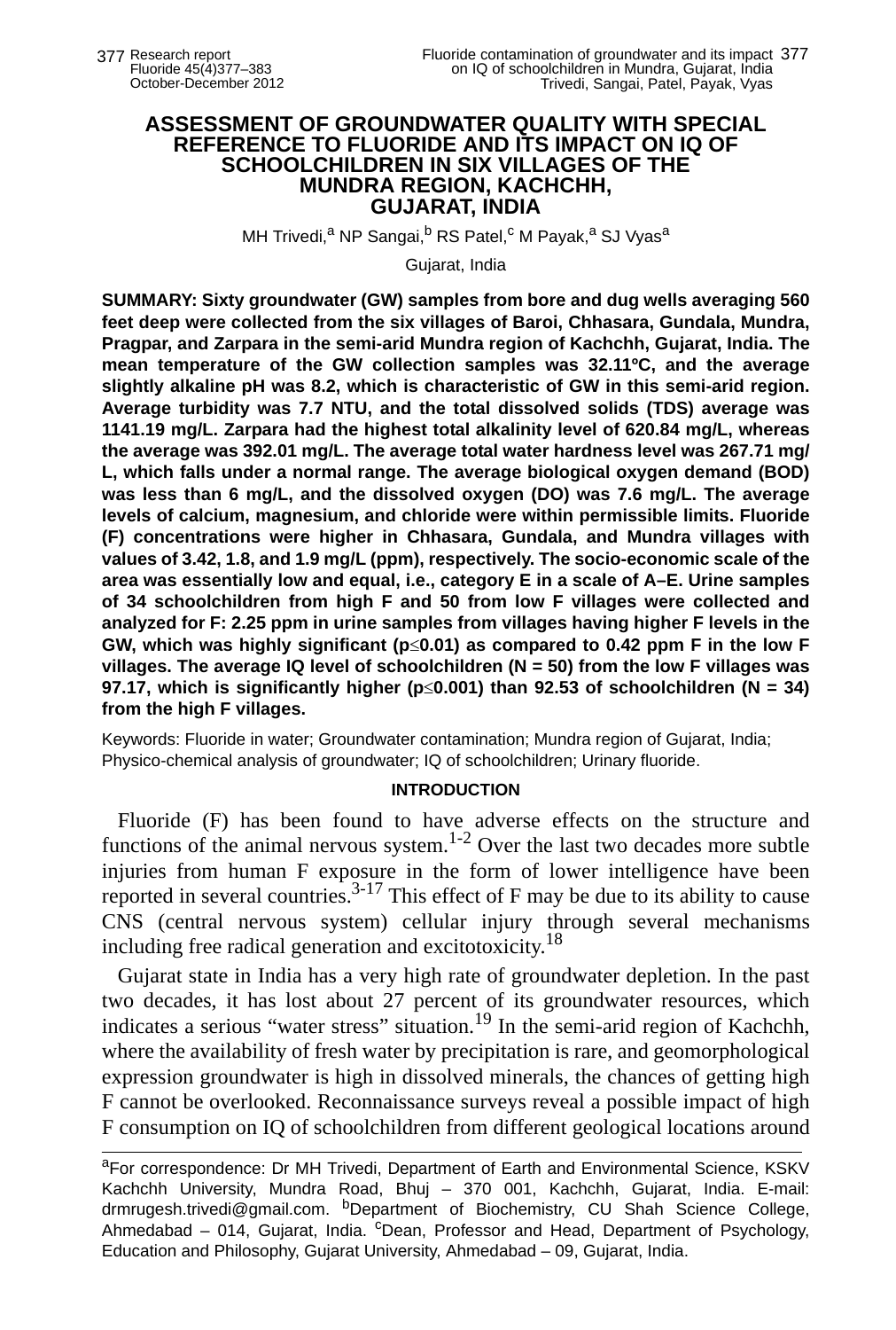the world. Moreover, Choi et al.<sup>20</sup> in their recent review of 27 epidemiological studies have revealed possible adverse impact of fluoride on children's neurodevelopment.

Therefore, the present investigation was designed to assess the groundwater quality in a semi-arid region of Kachchh with special reference to F contamination as one part of the study. As a second part of the investigation, the impact of F on IQ of schoolchildren with same socio-economic status in the Mundra region of Kachchh, Gujarat, was also included.

### **MATERIALS AND METHODS**

This research was conducted in the semi-arid region Mundra region of Kachchh in Gujarat measuring 3 on a scale of 1–4 with a mean 1932–2001 annual rainfall of 366 mm, which is often irregular and erratic. As a consequence, the quality and availability of drinking water has a great influence on the health and psychology of the residents. The present study was undertaken therefore to assess the physicochemical parameters of the groundwater (GW) with special emphasis on fluoride (F) contamination. The education level in the Mundra region is around 64.09% according to the 2011 census of India. GW samples from bore and dug wells were collected from six villages, namely, Baroi, Chhasara, Gundala, Mundra, Pragpar, and Zarpara in the Mundra region. The locations were selected to cover major parts of the taluka and represent overall groundwater quality of the taluka. Sixty GW samples of bore and/or dug wells of average depth of 560 feet in the area were collected during March through May 2011 using precleaned plastic sample containers and were stored under refrigeration until analyzed.

For physico-chemical analysis, temperature (ºC), pH, turbidity, total dissolved solids (TDS), total alkalinity (TA), total hardness (TH), calcium and magnesium dependent hardness, biological oxygen demand (BOD), dissolved oxygen (DO), and fluoride (F) were determined according to the methods prescribed in 1998 by the American Public Health Association (APHA).<sup>21</sup> F in the GW was measured by ion exchange chromatography.

The intelligence quotient (IQ) of representative samples of the children in the villages was measured as in our earlier study.10 Regular students (having attendance more than  $80\%$ ) of standard  $6<sup>th</sup>$  and  $7<sup>th</sup>$  were selected for the present study from six villages. The socio-economic status and iodine consumption of the population was analyzed using a questionnaire designed and standardised on the basis of the 2011 census of India. $^{22}$ 

*Statistical analysis:* Data are expressed as Mean ± S.E.M. Paired sample T test was calculated using SPSS 17 software for the analysis of data and values were considered significant at p≤0.05.

### **RESULTS**

Table 1 shows the average temperature of GW samples ranged from 29.0ºC in Pragpar to 35.0ºC in Baroi. It also shows that the average pH was slightly alkaline, varying between 7.77 and 8.30. Turbidity ranged from 4 to 12 NTU, with an average value of 7.67 NTU.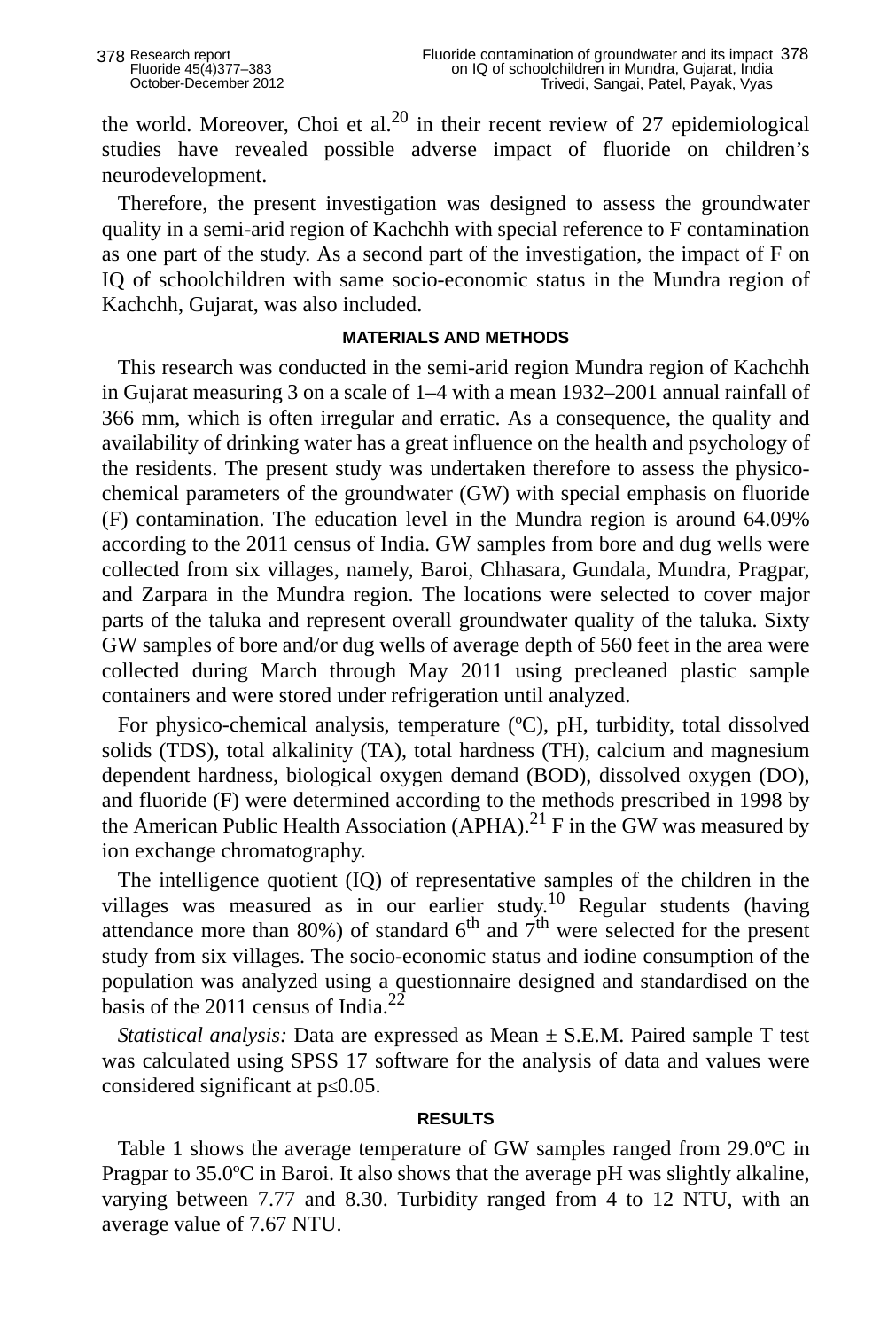| Anal.<br>No.   | Parameter                     | DL             | PL             | Chhasara<br>$(N = 10)$ | Gundala<br>$(N = 10)$ | Baroi<br>$(N = 10)$ | Mundra<br>$(N = 10)$ | Zarpara<br>$(N = 10)$ | Pragpar<br>$(N = 10)$ |
|----------------|-------------------------------|----------------|----------------|------------------------|-----------------------|---------------------|----------------------|-----------------------|-----------------------|
| $\mathbf{1}$   | Temperature<br>(C)            |                | $\overline{a}$ | 31.00<br>± 0.57        | 32.33<br>$\pm 0.33$   | 35.00<br>± 1.73     | 32.67<br>± 1.33      | 32.67<br>± 1.20       | 29.00<br>± 1.29       |
| $\overline{2}$ | pH                            | $6.5 -$<br>8.5 | <b>NR</b>      | 7.87<br>± 0.03         | 8.30<br>± 0.10        | 7.85<br>± 0.23      | 8.30<br>± 0.20       | 7.77<br>± 0.16        | 8.07<br>± 0.20        |
| 3              | Turbidity<br>(NTU)            | 5              | 10             | 8.00<br>±1.26          | 12.00<br>±0.98        | 4.00<br>± 0.64      | 7.00<br>± 1.87       | 8.00<br>± 1.54        | 7.00<br>± 1.02        |
| 4              | <b>TDS</b><br>(mg/L)          | 500            | 2000           | 733.33<br>± 336.91     | 1280<br>± 567.77      | 1420<br>± 505.04    | 1053.33<br>± 437.68  | 1933.33<br>± 899.16   | 426.67<br>± 96.26     |
| 5              | Total<br>alkalinity<br>(mg/L) | 200            | 600            | 403.96<br>± 108.98     | 298.22<br>± 47.56     | 368.03<br>± 45.68   | 306.37<br>± 30.59    | 620.84<br>$± 342.98*$ | 355.17<br>± 50.26     |
| 6              | Total<br>hardness<br>(mg/L)   | 300            | 600            | 105.33<br>± 16.15      | 149.78<br>± 20.28     | 185.12<br>± 77.57   | 173.67<br>± 82.73    | 875.61<br>$± 678.83*$ | 116.79<br>± 30.99     |
| 7              | Calcium<br>(mg/L)             | 75             | 200            | 81.2<br>± 14.06        | 106.67<br>± 13.54     | 149.3<br>± 69.39    | 136<br>±75.53        | 736.93<br>$± 587.37*$ | 76.93<br>± 22.82      |
| 8              | Magnesium<br>(mg/L)           | 30             | 100            | 5.86<br>± 0.81         | 10.48<br>± 1.81       | 8.70<br>± 2.01      | 9.16<br>± 1.90       | 33.70<br>± 22.22      | 9.68<br>± 2.11        |
| 9              | Chloride<br>(mg/L)            | 250            | 1000           | 4.96<br>± 0.02         | 4.83<br>± 0.08        | 4.94<br>± 0.01      | 4.97<br>± 0.01       | 4.46<br>± 0.31        | 4.95<br>± 0.01        |
| 10             | <b>BOD</b><br>(mg/L)          | 6              | <b>NR</b>      | 0.20<br>± 0.10         | 0.40<br>± 0.10        | 0.38<br>± 0.11      | 0.23<br>± 0.12       | 0.17<br>±0.08         | 0.53<br>± 0.17        |
| 11             | DO<br>(mg/L)                  | >6             | <b>NR</b>      | 8.1<br>± 0.06          | 7.9<br>± 0.06         | 8.47<br>± 0.11      | 6.97<br>± 0.13       | 7.17<br>± 0.12        | 7.17<br>± 0.22        |
| 12             | Fluoride<br>(ppm)             | $\mathbf{1}$   | 1.5            | 3.42<br>$± 1.21*$      | 1.6<br>$± 0.82*$      | 0.98<br>± 0.47      | 1.88<br>$±0.58*$     | 0.7<br>± 0.45         | 0.62<br>± 0.32        |

#### **Table 1.** Groundwater quality assessment with special reference to fluoride contamination (Mean ± S.E.M)

DL: Desirable Limit; PL: Permissible Limit; \*Higher than permissible limit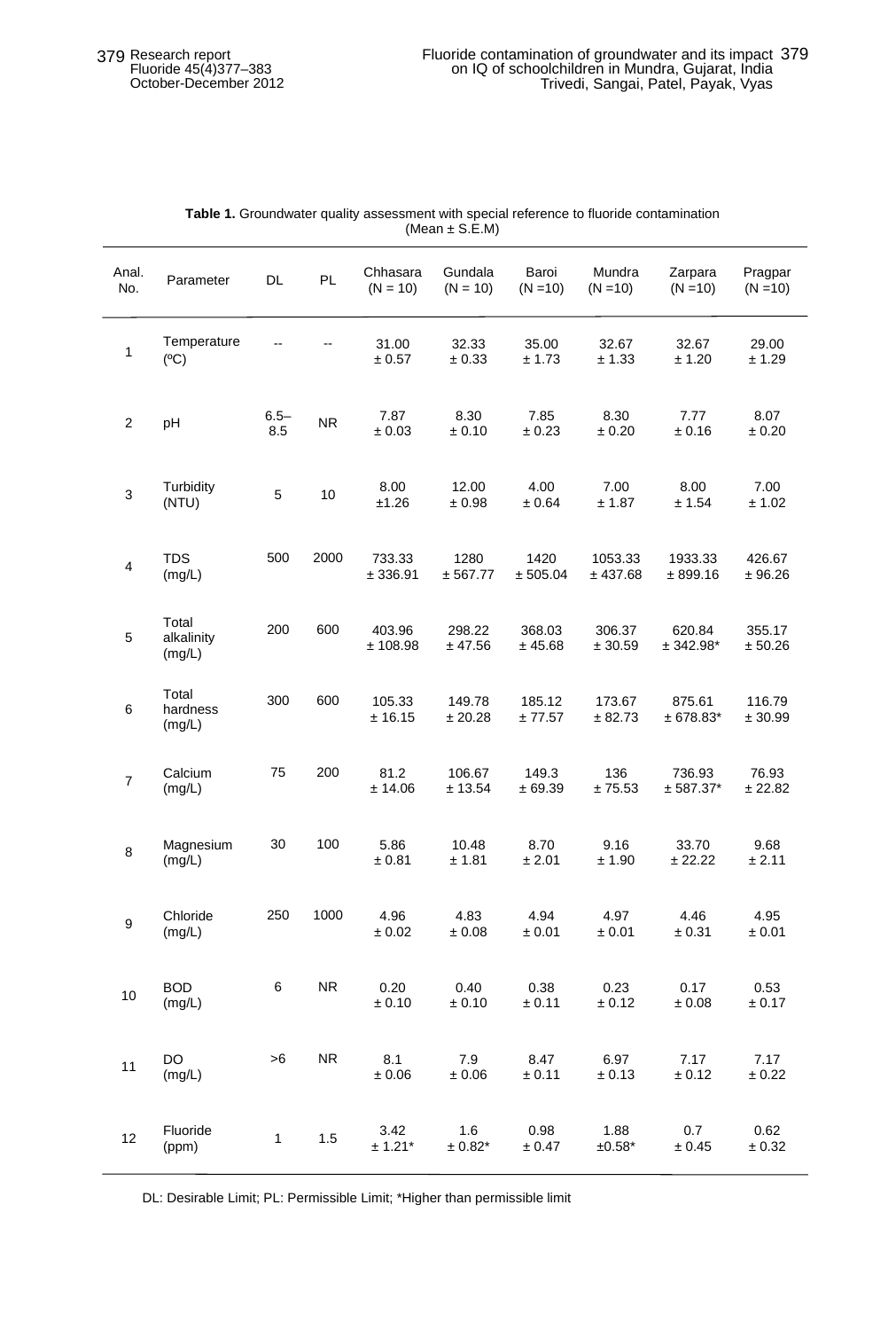The TDS, alkalinity, and total hardness of the GW were fairly high, with Zarpara being exceptionally high. However, calcium dependent hardness was exceptionally high in all the studied villages, averaging 300.83 mg/L, which may in part be responsible for the high incidence of renal disorders, since it promotes formation of calcium oxalate kidney stones. The average magnesium dependent hardness was 211.83 mg/L, which is significantly higher than the permissible limit. The mean BOD was 0.26 mg/L, which is significantly below the desirable level of at least 6 mg/L, but no biological contamination seems to be present. On the other hand, the DO ranged from 6.97 to 8.47 mg/L, which is above the minimum desirable level of 6 mg/L, indicating the presence of a fairly good amount of oxygen in the GW. As also seen in Table 1, the average F concentration in the GW of the Chhasra, Mundra, and Gundala village areas exceeded the permissible limit of 1.5 mg/L as well as the desirable limit of 1.0 mg/L.<sup>23-24</sup> On the other hand, the F concentration in the village areas of Baroi, Zarpara, and Pragpar fell below 1.0 mg/L.

Table 2 compares the mean F levels in the GW drinking water and urine samples of the 84 schoolchildren who were tested. Results reveal a significantly higher F level ( $p \le 0.05$ ) in drinking water correlated with higher F levels in the urine and vice versa for the lower F drinking water and urine samples.

| and high F villages (Mean $\pm$ SEM) |                                |                                          |                          |  |  |  |
|--------------------------------------|--------------------------------|------------------------------------------|--------------------------|--|--|--|
| Village                              | Number of children<br>examined | Level of F in GW drinking<br>water (ppm) | Urinary F level<br>(ppm) |  |  |  |
| Low F villages                       | 50                             | $0.84 \pm 0.38$                          | $0.42 \pm 0.23$          |  |  |  |
| High F villages                      | 34                             | $2.3 \pm 0.87$ <sup>*</sup>              | $2.69 \pm 0.92^*$        |  |  |  |

**Table 2.** Drinking water and urinary F level of children living in low F villages

\*p≤0.05 (Compared to low F contaminated villages)

Table 3 shows that the concentration of F in urine of the 84 schoolchildren and distribution of their IQ scores were inversely related. The average IQ score of the 34 students drinking the high F water was significantly lower ( $p \le 0.05$ ) than among the 50 students drinking the low F water.

|        | Low F villages   | High F villages     |
|--------|------------------|---------------------|
| Male   | $99.97 \pm 2.10$ | $94.88 \pm 2.96^*$  |
| Female | $94.37 \pm 2.98$ | $90.18 \pm 3.319^*$ |
| Total  | $97.17 \pm 2.54$ | $92.53 \pm 3.13^*$  |

**Table 3.** IQ scores of school children living in low F and high F villages (Mean ± SEM)

\*p≤0.05 (Compared to low F contaminated villages)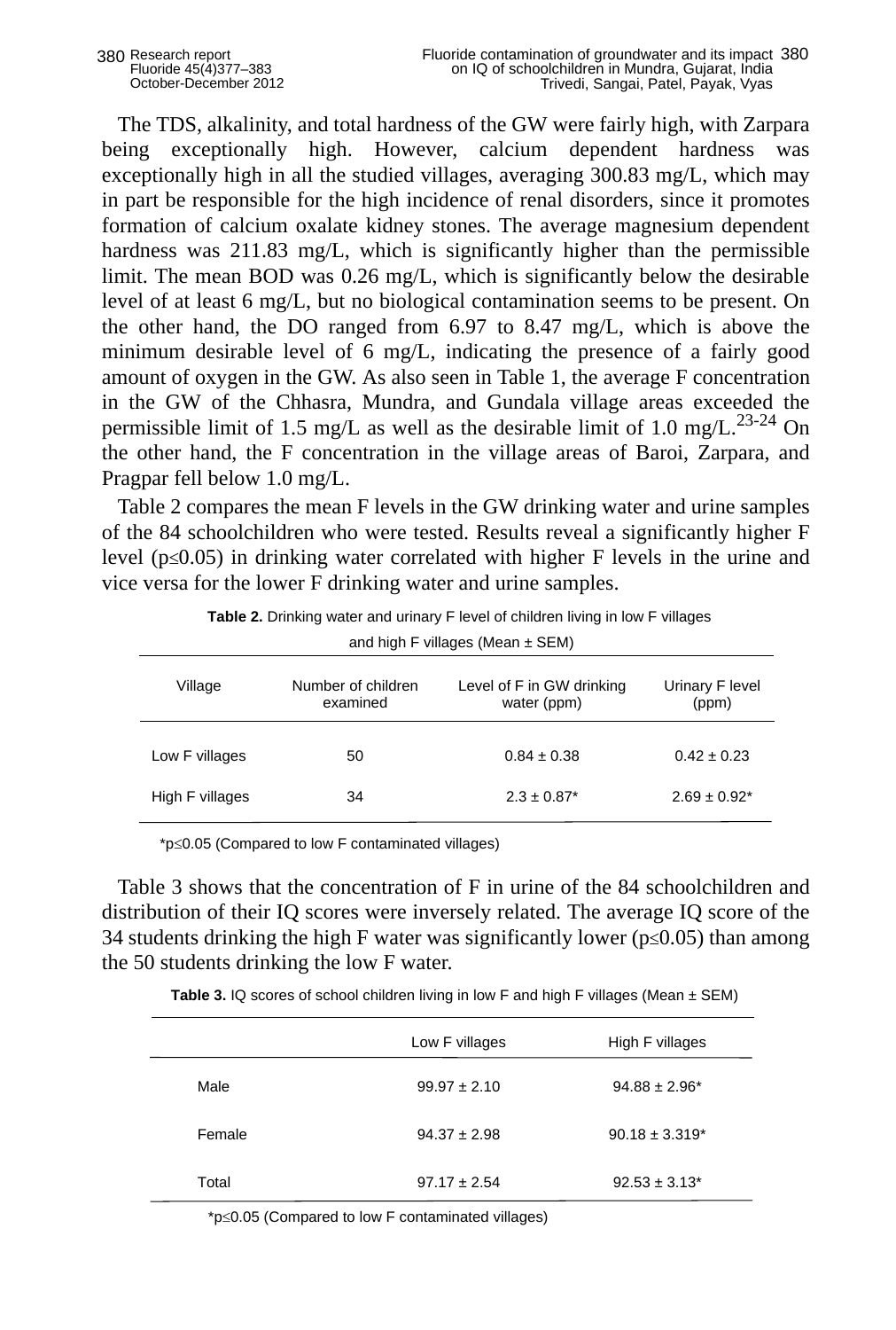Table 4 shows the distribution of IQ scores of the schoolchildren according the high and low F villages.

| IQ         | High F villages |                |                |       | Low F villages |        |                |      |
|------------|-----------------|----------------|----------------|-------|----------------|--------|----------------|------|
|            | Male            | Female         | Total          | %     | Male           | Female | Total          | $\%$ |
| $\geq 130$ | $\mathbf 0$     | 0              | 0              | 0     | $\mathbf 0$    | 0      | 0              | 0    |
| 120-129    | $\pmb{0}$       | $\pmb{0}$      | 0              | 0     | $\overline{2}$ | 0      | 2              | 4.0  |
| 110-119    | 3               | 1              | $\overline{4}$ | 11.76 | 6              | 1      | $\overline{7}$ | 14.0 |
| $90 - 109$ | 10              | 9              | 19             | 55.88 | 21             | 11     | 32             | 64.0 |
| $80 - 89$  | 3               | $\overline{2}$ | 5              | 14.71 | 5              | 3      | 8              | 16.0 |
| $70 - 79$  | 2               | $\overline{4}$ | 6              | 17.65 | $\mathbf 0$    | 1      | 1              | 2.0  |
| $\leq 69$  | 0               | 0              | 0              | 0     | $\mathbf 0$    | 0      | 0              | 0    |
| Total      | 18              | 16             | 34             | 100   | 34             | 16     | 50             | 100  |

**Table 4.** IQ distribution of children in low F villages and high F villages

# **DISCUSSION**

Overall physico-chemical parameters of GW from six villages of Mundra are pristine for consumption except in three villages where fluoride concentration is higher than permissible limit.<sup>23-24</sup> Intensive and long-term irrigation in the district is probably one of the factors that causes weathering and leaching of fluoride from the soils/weathered rocks, contributing F to the surface water and GW.25-26 Moreover, Kachchh has unique geological features, mainly made up of alkali, silicate, igneous, and sedimentary rocks, so that weathering contributes a major portion of fluorides to GW.

As the kidney is the principal organ for the excretion of F, the rate or degree of exposure to F was checked by analyzing the urinary F level.<sup>27</sup> For the IQ testing, the majority of the students scored less than 109 which represents normal or below normal score of IQ. Further, the overall difference in the mean IQ was 4.64%, which is statistically significant. This difference is mainly due to 4% superior students (IQ Score > 119) in low F villages whereas no students represent the superior class in high fluoride villages (Table 4), which is in accordance to our previous study. It thus appears that elevated F exposure reduced higher levels of intelligence even more than it affects normal and below normal intelligence of the children.10 Our study results are also in agreement with those of Poureslami et al.<sup>16</sup> for 180 school children in Iran, which revealed that the percentage of students ranked in the ranges of average, above average and excellent were higher in low F Baft than the percentage of students in the same ranks in high F Koohbanan. Likewise, the percentage of the students ranked in the ranges of below average and borderline were higher in Koohbanan than in Baft.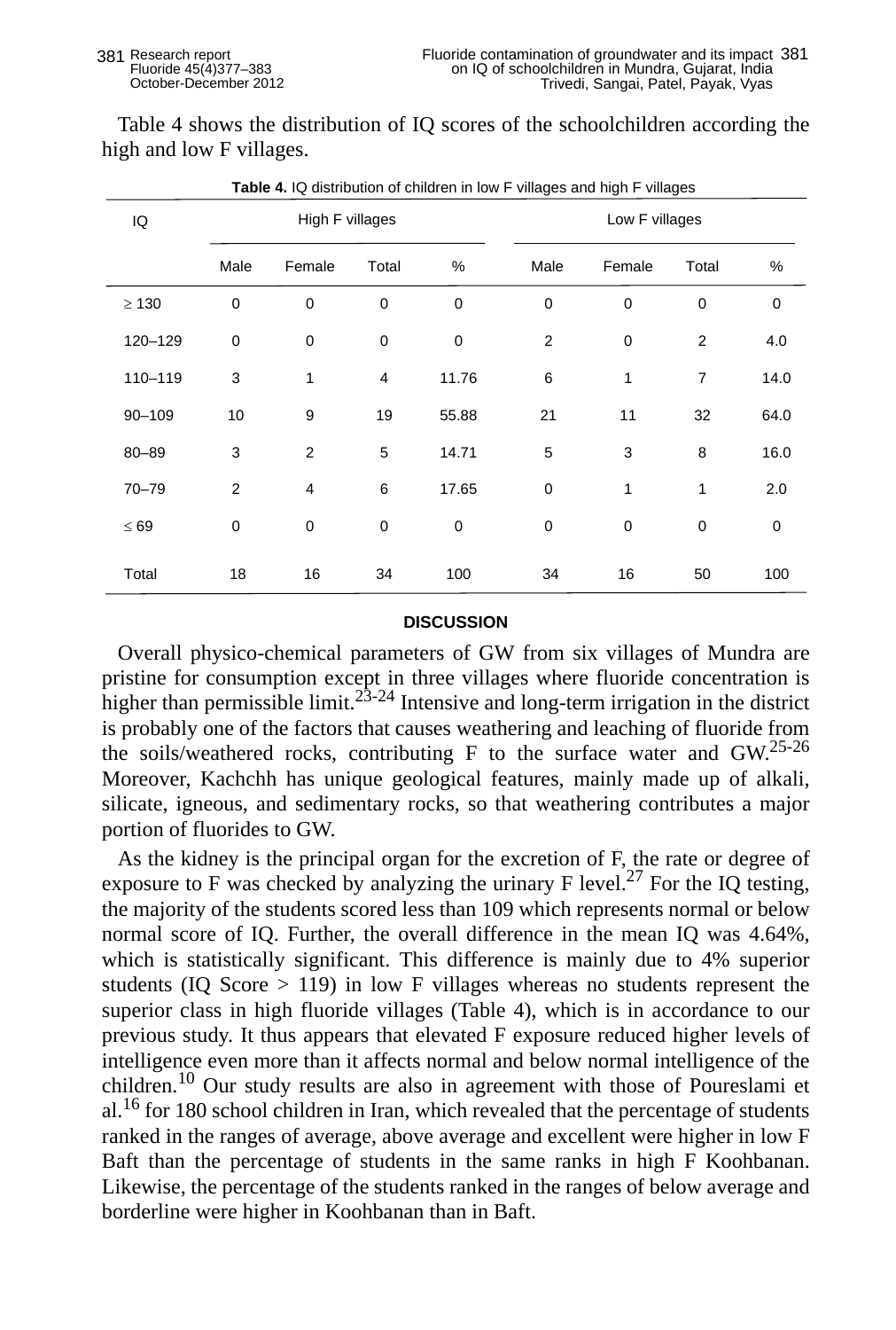It is now clear from many reported studies that excessive intake of F can produce harmful effects on the developing brain,<sup>12</sup> the detailed mechanism by which F influences IQ is not clear. However, there is evidence that F may involve in alteration of membrane lipid and reduction in cholinesterase activity in the brain. Guan et al.<sup>28</sup> demonstrated that the contents of phospholipids and ubiquinone are altered in the brain of rats affected by chronic fluorosis, and therefore changes in membrane lipids could be involved in the pathogenesis of this disorder. A few studies on effect of NaF on neurotransmitter and neurochemical levels revealed alterations in dopamine, serotonin, 5-hydroxyindoleacetic acid, homovanillic acid, norepinephrine, acetylcholine esterase, and epinephrine in the hippocampus and neocortex regions of the rat and mice brain.<sup>29-30</sup> Earlier, Yu et al.<sup>31</sup> also demonstrated changes in neurotransmitters and their receptors in human fetal brain from an endemic fluorosis area. Moreover, it is well established that F can pass through the placenta to the fetus, and with subsequent continuous exposure to F during childhood, it may have adverse effects on the developing brain, thereby causing decreased IQ in children. $32-34$ 

Therefore, the present investigation concludes that the three villages of Chhasara, Gundala, and Mundra, are F-contaminated villages. Because of high F concentrations in the GW, children in these villages have greater exposure to F that may lead in to low IQ as compared to the nearby villages of Baroi, Zarpara, and Pragpar, which have low F in their GW.

# **ACKNOWLEDGEMENTS**

We extend our special thanks to the Gujarat Council of Science and Technology (GUJCOST), Gandhinagar for the financial support. Also we would like to express our gratitude to the late Professor NJ Chinoy and Dr RJ Verma, Department of Zoology, School of Sciences, Gujarat University, Ahmedabad, for their invaluable guidance and support.

### **REFERENCES**

- 1 Varner JA, Jensen KF, Horvath W, Isaacson RL. Chronic administration of aluminium-fluoride or sodium-fluoride to rats in drinking water: alterations in neuronal and cerebrovascular integrity. Brain Res 1998;784:284-98.
- 2 Shivarajashankara YM, Shivashankara AR, Bhat PG, Rao SM, Rao SH. Histological changes in rat brain of young fluoride-intoxicated rats. Fluoride 2002;35:12-21.
- 3 Chen YX, Han FL, Zhou ZL, Zhang HQ, Jiao XH, Zhang SC, et al. Research on the intellectual development of children in high fluoride areas. Chinese Journal of Control of Endemic Diseases 1991;6 Suppl 1:99-100 [English translation in Fluoride 2008;41:120-4].
- 4 Guo XC, Wang RY, Cheng CF, Wei WS, Tang LM, Wang QS, et al. A preliminary investigation of the IQs of 7–13 year-old children from an area with coal burning-related fluoride poisoning. Chinese Journal of Endemiology 1991;10:98-100 [English translation in Fluoride 2008;41:125-8].
- 5 Li XS, Zhi JL, Gao RO. Effect of fluoride exposure on intelligence in children. Fluoride 1995;28:189-92.
- 6 Zhao LB, Liang GH, Zhang DN, Wu XR. Effect of a high fluoride water supply on children's intelligence. Fluoride 1996;29:190-2.
- 7 Liu SL, Lu Y, Sun ZG, Wu LN, Lu WL, Wang XW, et al. Report on the intellectual ability of children living in high-fluoride water areas. Chin J of Con of Endemic Diseases 2000;15:231-2 [English translation in Fluoride 2008;41:144-7].
- 8 Xiang Q, Liang Y, Chen L, Wang C, Chen B, Chen X, et al. Effect of fluoride in drinking water on children's intelligence. Fluoride 2003;36:84-94.
- 9 Susheela AK, A treatise on fluorosis. 3rd ed. Delhi, India: Fluorosis Research and Rural Development Foundation; 2007. p. 59.